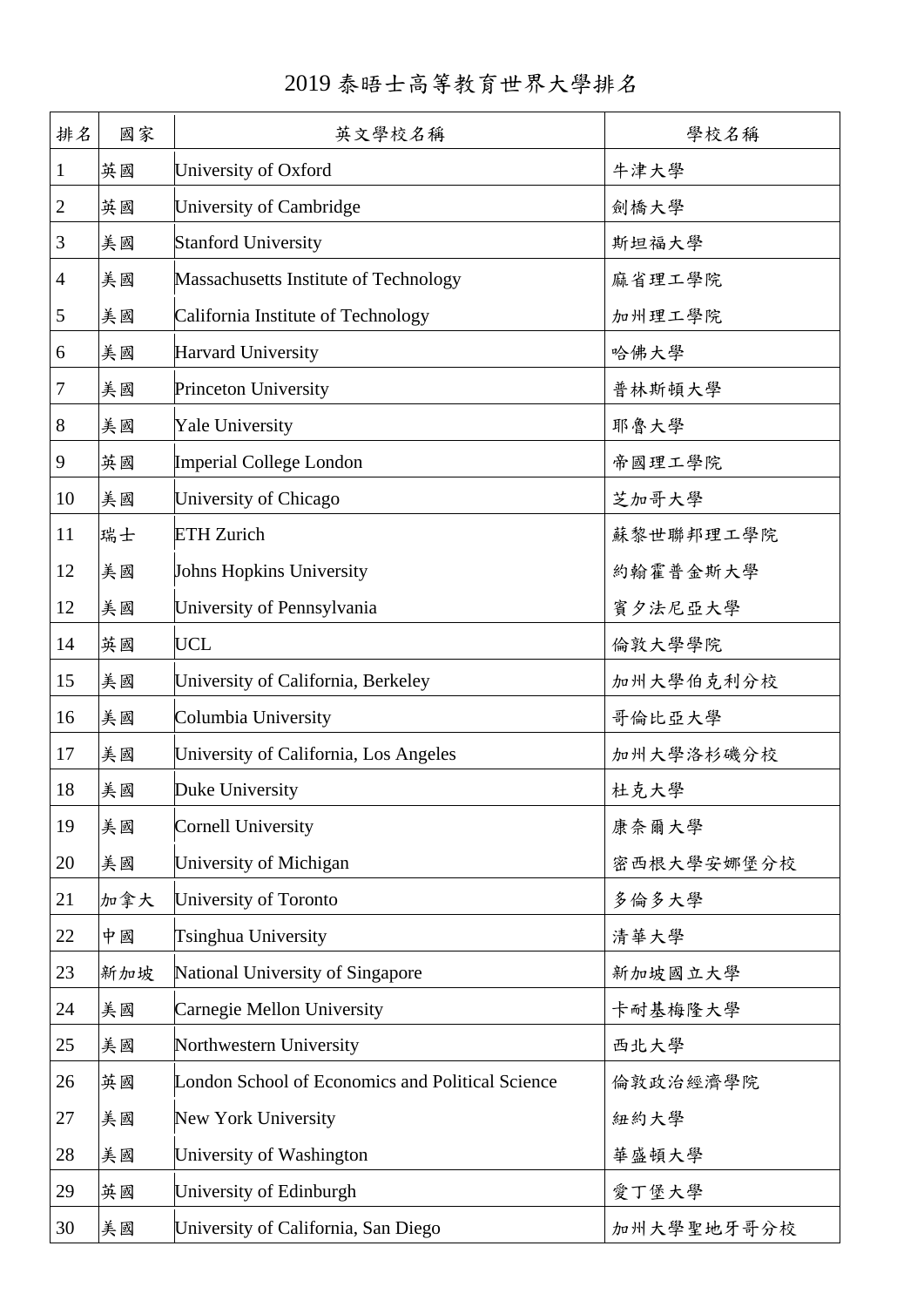| 31 | 中國  | Peking University                                         | 北京大學         |
|----|-----|-----------------------------------------------------------|--------------|
| 32 | 德國  | <b>LMU</b> Munich                                         | 慕尼克大學        |
| 32 |     | 澳大利亞University of Melbourne                               | 墨爾本大學        |
| 34 | 美國  | Georgia Institute of Technology                           | 佐治亞理工學院      |
| 35 | 瑞士  | École Polytechnique Fédérale de Lausanne                  | 洛桑聯邦理工學院     |
| 36 | 香港  | University of Hong Kong                                   | 香港大學         |
| 37 | 加拿大 | University of British Columbia                            | 英屬哥倫比亞大學     |
| 38 | 英國  | King's College London                                     | 倫敦大學國王學院     |
| 39 | 美國  | University of Texas at Austin                             | 德克薩斯大學奧斯丁分校  |
| 40 | 瑞典  | Karolinska Institute                                      | 卡洛琳學院        |
| 41 | 法國  | Paris Sciences et Lettres - PSL Research University Paris | 巴黎人文與科學學院    |
| 42 | 日本  | The University of Tokyo                                   | 東京大學         |
| 43 | 美國  | University of Wisconsin-Madison                           | 威斯康辛大學麥迪森分校  |
| 44 | 加拿大 | McGill University                                         | 麥吉爾大學        |
| 44 | 德國  | <b>Technical University of Munich</b>                     | 慕尼克工業大學      |
| 46 | 香港  | Hong Kong University of Science and Technology            | 香港科技大學       |
| 47 | 德國  | Heidelberg University                                     | 海德堡大學        |
| 48 | 比利時 | <b>KU</b> Leuven                                          | 魯汶大學         |
| 49 |     | 澳大利亞Australian National University                        | 澳洲國立大學       |
| 50 | 美國  | University of Illinois at Urbana-Champaign                | 伊利諾大學香檳分校    |
| 51 | 新加坡 | Nanyang Technological University, Singapore               | 南洋理工大學       |
| 52 | 美國  | University of California, Santa Barbara                   | 加州大學聖塔芭芭拉分校  |
| 53 | 美國  | <b>Brown University</b>                                   | 布朗大學         |
| 54 | 美國  | <b>Washington University in St Louis</b>                  | 聖路易斯華盛頓大學    |
| 55 | 香港  | Chinese University of Hong Kong                           | 香港中文大學       |
| 56 | 美國  | University of North Carolina at Chapel Hill               | 北卡羅來納大學教堂山分校 |
| 57 | 英國  | University of Manchester                                  | 曼徹斯特大學       |
| 58 | 荷蘭  | Delft University of Technology                            | 代爾夫特理工大學     |
| 59 | 美國  | University of California, Davis                           | 加州大學大衛斯分校    |
| 59 |     | 澳大利亞 University of Sydney                                 | 悉尼大學         |
| 59 | 荷蘭  | Wageningen University & Research                          | 瓦格寧根大學       |
| 62 | 荷蘭  | University of Amsterdam                                   | 阿姆斯特丹大學      |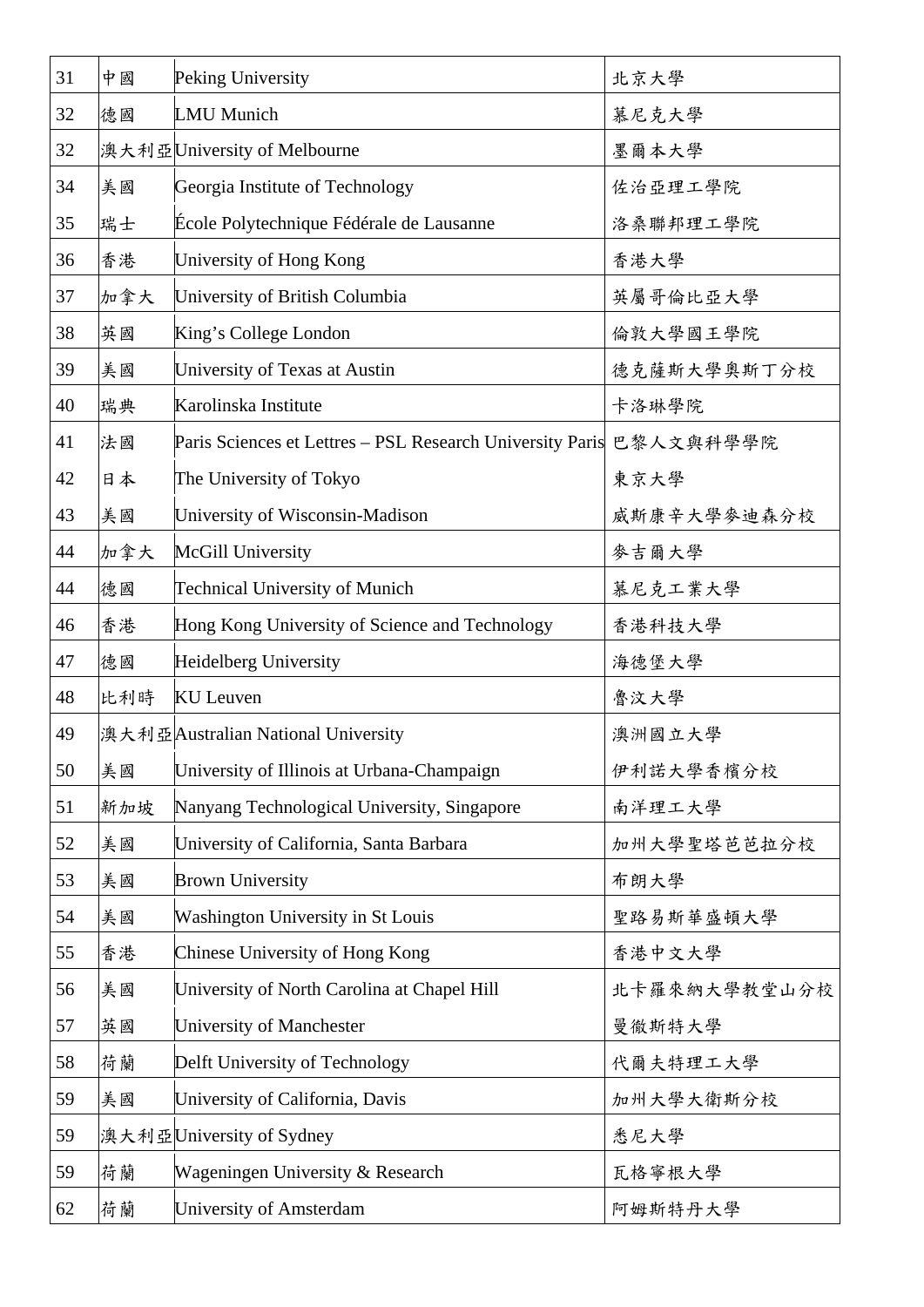| 63 | 韓國  | <b>Seoul National University</b>     | 首爾國立大學      |
|----|-----|--------------------------------------|-------------|
| 64 | 美國  | Purdue University                    | 普渡大學西拉法葉分校  |
| 65 | 日本  | <b>Kyoto University</b>              | 京都大學        |
| 66 | 美國  | University of Southern California    | 南加州大學       |
| 67 | 德國  | Humboldt University of Berlin        | 柏林洪堡大學      |
| 68 | 荷蘭  | Leiden University                    | 萊頓大學        |
| 69 |     | 澳大利亞 University of Queensland        | 昆士蘭大學       |
| 70 | 荷蘭  | <b>Erasmus University Rotterdam</b>  | 伊拉斯姆斯大學     |
| 71 | 美國  | University of Minnesota Twin Cities  | 明尼蘇達大學雙城分校  |
| 71 | 美國  | Ohio State University                | 俄亥俄州立大學     |
| 73 | 法國  | Sorbonne University                  | 索邦大學        |
| 74 | 美國  | <b>Boston University</b>             | 波士頓大學       |
| 74 | 荷蘭  | <b>Utrecht University</b>            | 烏德勒支大學      |
| 76 | 德國  | University of Freiburg               | 弗萊堡大學       |
| 77 | 加拿大 | <b>McMaster University</b>           | 麥克馬斯特大學     |
| 78 | 英國  | University of Bristol                | 布裡斯托大學      |
| 79 | 荷蘭  | University of Groningen              | 格羅寧根大學      |
| 79 | 英國  | University of Warwick                | 華威大學        |
| 81 | 美國  | Pennsylvania State University        | 賓州州立大學公園分校  |
| 82 | 美國  | University of Maryland, College Park | 馬里蘭大學學院公園分校 |
| 82 | 韓國  | Sungkyunkwan University (SKKU)       | 成均館大學       |
| 84 | 美國  | <b>Emory University</b>              | 艾茉莉大學       |
| 84 |     | 澳大利亞Monash University                | 莫納什大學       |
| 86 | 美國  | <b>Rice University</b>               | 萊斯大學        |
| 87 | 德國  | <b>RWTH Aachen University</b>        | 亞琛工業大學      |
| 87 | 瑞典  | <b>Uppsala University</b>            | 烏普薩拉大學      |
| 89 | 德國  | University of Tübingen               | 蒂賓根大學       |
| 90 | 德國  | Charité - Universitätsmedizin Berlin | 柏林查理特醫科大學   |
| 90 | 加拿大 | University of Montreal               | 蒙特利爾大學      |
| 90 | 瑞士  | University of Zurich                 | 蘇黎世大學       |
| 93 | 英國  | University of Glasgow                | 格拉斯哥大學      |
| 93 | 美國  | Michigan State University            | 密西根州立大學     |